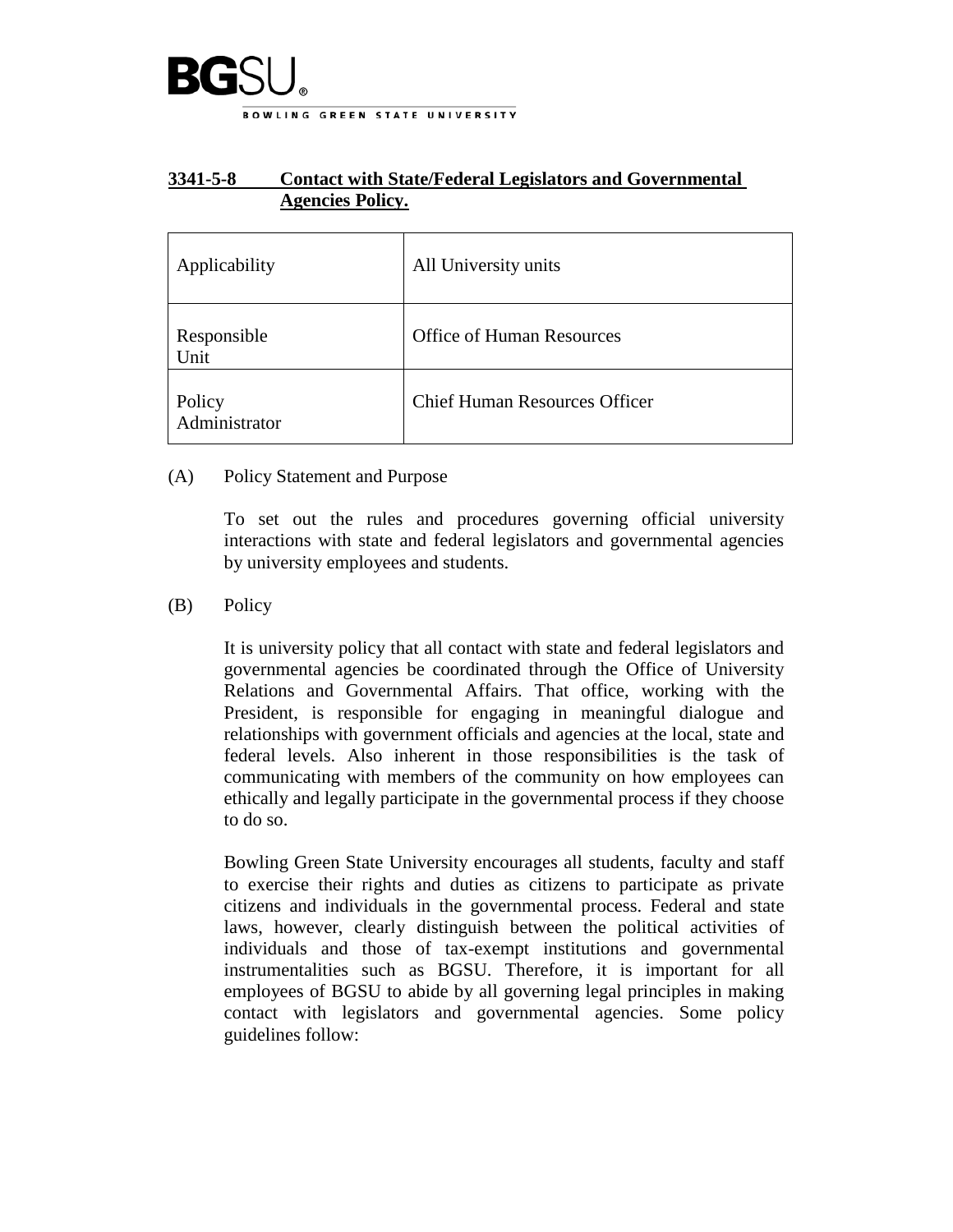(1) Use of University Name/Letterhead

(These guidelines apply when university employees contact state and federal officials or agencies for personal, not official university purposes.)

- (a) BGSU faculty/staff should not allow their own names to be used in ways that state or imply university endorsement.
- (b) It should be clearly understood that opinions expressed by a faculty or staff member are the opinions of the individual and not an official position of the university.
- (c) Use of the university letterhead, address, e-mail system or other identification that might associate the content and conclusion of the document with the university should be avoided. University/departmental letterhead and/or e-mail systems should be reserved for correspondence regarding university affairs.
- (d) You may state in the body of your message what your affiliation is with BGSU (for identification purposes only) but you cannot directly state or indirectly imply that you are writing in your capacity as a BGSU employee. It should be made clear you are expressing your view as a private citizen.
- (2) Political Action/Governmental Appearances
	- (a) The university's relationship with federal, state and local governments may necessitate that BGSU take an institutional position regarding legislative or executive action. The purpose of such a position is to communicate to government officials the effects that a particular law, rule or regulation may have on the mission of the university. The President has the authority to determine when such an institutional position will be taken and the form, content and timing of its release. The Office of University Relations and Governmental Affairs co-ordinates these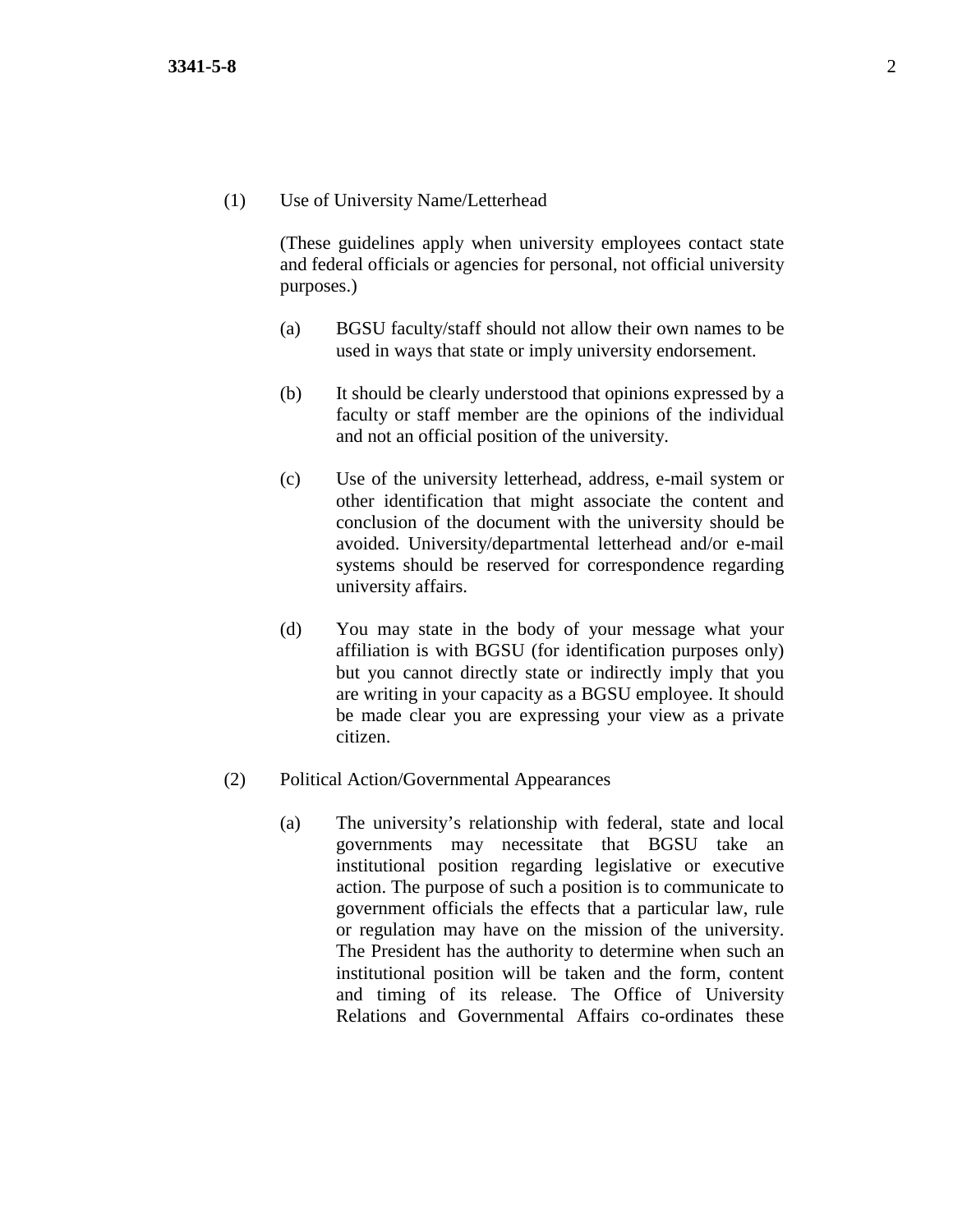activities and is the clearinghouse for requests that BGSU take an institutional position on any governmental action.

- (b) The aforementioned points on use of the university name, letterhead and e-mail apply specifically to political activities (including lobbying efforts to influence legislation or regulations) by any member of the BGSU community, except in connection with an institutional position taken by the university.
- (c) All university employees appearing before Congress or the Ohio General Assembly, or their agencies, committees or members, to offer testimony, opinions or commentary regarding existing or potential laws, rules or regulations, not expressly authorized by the Office of University Relations and Governmental Affairs, of the Sponsored Programs and Research Office (SPAR) on all matters relating to research, must clearly state in advance that they are appearing in their individual capacities and that their testimony, opinions and commentary are not authorized by, and must not be construed as, reflecting on the position of the university.
- (d) The Office of University Relations and Governmental Affairs does not lobby federal agencies but is the entity notifying our congressional representatives of specific university proposals and positions that should be supported at that level to further the university's mission
- (3) Bill Tracking

Those interested in tracking various pieces of proposed legislation that would affect particular offices or academic areas should contact the Office of University Relations and Governmental Affairs for assistance.

- (4) Summary
	- (a) There are restrictions placed on university employees by the federal and state governments, but following the above guidelines should ensure that problems are avoided.